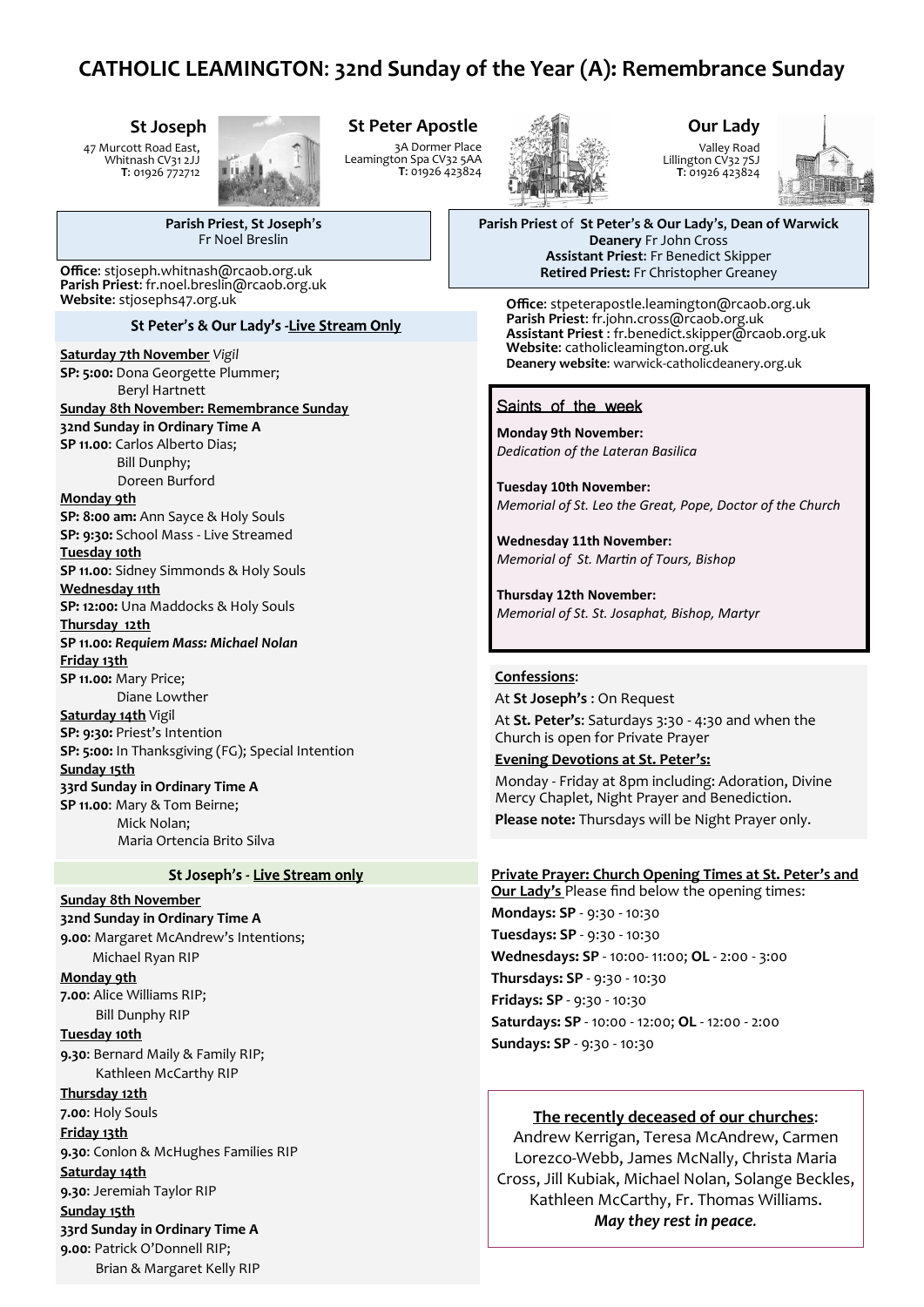*Items for the newsletter should be sent by 1 pm Wednesday to stpeterapostle.leamington@rcaob.org.uk Or St Joseph's stjoseph.whitnash@rcaob.org.uk* 

**Our prayers for the Sick :** Dermot Hurley, Giovanni Allurlino, Edward Behan, Pam Brambles, Mary Craig, Mario Fasi, Edna Hale, Eileen Hiorns, Jo Holleron, Estelle Holmes, John Ireson, Mist Johnson, David Kendall, Mgr Christopher Lightbound, Antonina La Spisa, Nathaniel Manning, Kate Miles, Paula Newton, Jim Olexa, Fr Malcolm Prince, Ann Reilly, Marie-Clare Banner, Patricia Robinson, Peggy Rowlands, Marjorie Smedley, Luke Sweeney, Terena Tam, Terry Tam, George Wall, Elizabeth Weston, Peter Wright & all those at home, or in the nursing homes & hospitals of the parish.

**Lord Jesus**, **watch over all who suffer and are in pain**. **Bless all those who care for them**.

| Lord Jesus, watch over all who suffer and are in pain. Bless all those who care for them.                                                                                                                                                                                                                                                                                                                                                             |                                                                                                                                                                                                                                                                                                     |
|-------------------------------------------------------------------------------------------------------------------------------------------------------------------------------------------------------------------------------------------------------------------------------------------------------------------------------------------------------------------------------------------------------------------------------------------------------|-----------------------------------------------------------------------------------------------------------------------------------------------------------------------------------------------------------------------------------------------------------------------------------------------------|
| St Peter's & Our Lady's                                                                                                                                                                                                                                                                                                                                                                                                                               | St Joseph's                                                                                                                                                                                                                                                                                         |
| Seven-day candles:<br>The Main Altar candle burns for Eric Duckett                                                                                                                                                                                                                                                                                                                                                                                    | Church Closing: The Church is now closed due to the new<br>Government Restrictions regarding the Coronavirus<br>Pandemic. However, from Saturday 14th November it will                                                                                                                              |
| Dear Parishioners,<br>Lockdown Two. It sounds like the sequel to a film. At least we<br>know part of the story!<br>Last time we found websites and Masses all over the world to<br>attend which was great but this time as we move towards the                                                                                                                                                                                                        | be open for private prayer between 10am - 11am, social<br>distancing and strict cleaning regimes will be in place.<br>Confessions will be heard on request. For the time being<br>there will only be one Mass on Sundays at 9am.                                                                    |
| end of the Church's Year and the beginning of Advent it would<br>be good if you could attend one of the weekend or weekday<br>Masses on the Live Stream in our Churches. I say this wearing<br>my Shepherd's Hat, as a Parish Priest- we do not want to 'lose<br>you' to 'other' Churches.                                                                                                                                                            | November - Month of the Holy Souls: Mass envelopes are<br>available at the back of the Church for you to put the<br>names of your deceased friends and relatives in, together<br>with a donation, please place the envelopes in the box<br>provided. Holy Mass will then be offered for them during |
| During the last lockdown we all played the field in terms of<br>Masses from the Vatican and around the world but my<br>concern is that sometimes by playing away we can completely<br>lose contact with our home Parish. Watching Mass on live<br>stream is not easy for any of us but when the Priest is talking<br>to the camera he thinks he is speaking to the Parishioners. For<br>us when we celebrate Mass for you it is your faces we see and | the month of November.<br>Gift Aid Envelopes for this current year which have not<br>yet been collected are available from Fr Noel or the<br>Sacristy.                                                                                                                                              |
| for live stream we must imagine you are in front of us.<br>During Lockdown the Priests will make an extra special<br>attempt to keep you informed. I hope you will also keep us<br>informed about anything you might be involved with that we<br>might be able to share for example Zoom prayer groups,                                                                                                                                               | Christmas Cards: There is a selection of Christmas cards &<br>gifts in the Narthex, please put the money in the Piety box<br>on the wall (on Saturday's only).                                                                                                                                      |
| working with local, national, and international charities etc.<br>Keep reading the Newsletter, keep reading News Extra. I will<br>record a live broadcast once again and it will be available on<br>the recorded services (scroll down on the MCN website).<br>Thank you to all who were able to post your November<br>envelopes to the Church. We have seen the names of those<br>you have asked us to pray for and this helps us in our thoughts    | New Email Addresses: Please remember to use the new<br>email addresses at the top of the<br>This week<br>Newsletter as the old ones are no<br>Our Lady's<br>longer in use.<br><b>Seven Day</b><br>Candle<br>burns for<br>Our Lady's 7 Day Candle Intentions                                         |
| and prayers for the deceased. Some of you have responded to<br>the Book of Remembrance which is at St Peter's to remember<br>your loved ones.<br>What can we do during Lockdown?                                                                                                                                                                                                                                                                      | <b>Geo John</b><br>for 2021: Dates are now available<br>from 31st January onwards, please<br>place your request together with<br>your donation (£5.00) through the                                                                                                                                  |
| Each Church will be open for Private Prayer. St Peter's will be<br>open every day for an hour and one of the Priests will be                                                                                                                                                                                                                                                                                                                          | Presbytery letterbox.                                                                                                                                                                                                                                                                               |
| available at these times for Confessions. Please see the<br>Newsletter information boxes to see when St Peter's, Our<br>Lady's will be open. At St Peter's you can also arrange a Mass<br>or 7 Day Candle, light a candle and of course come a say a<br>Prayer. The heating will be on. Perhaps you might be able to<br>incorporate a visit to the Church as part of your daily exercise<br>or pop in when you are shopping. There will be some days  | The Catholic Leamington Justice & Peace Rosary intention<br>for November is: 'We pray that those people who are<br>struggling at this time may get the spiritual and practical<br>help they need.'                                                                                                  |
| when there is a funeral and on those occasions the Church<br>won't be open. We would be grateful if our stewards can                                                                                                                                                                                                                                                                                                                                  | <b>SAFEGUARDING: St Peter's &amp; Our Lady's Claire Walsh</b><br>$(226.420270)$ $St$ loseph's Hoper Hypes email                                                                                                                                                                                     |

**SAFEGUARDING**: **St Peter**'**s & Our Lady**'**s** Claire Walsh 01926 430070; **St Joseph**'**s** Honor Hynes email *safeguarding.stjosephs@gmail.com.* The **Archdiocese Safeguarding Team** can be contacted on 0121 230 6240. An independent support group for survivors of abuse free tel. 0808 801 0331.

**Mass Intentions**: Please be aware the **earliest availability for Sunday 11am Mass** at St. Peter's is **in the New Year.** Please consider the Saturday 5pm, Our Lady's Sunday 10am or weekday Masses as alternatives. Thank you.

Every Blessing, Fr. John

conflicts.

continue to be available when the Church is open for private prayer. St Peter's and St Joseph's will have Live Stream Masses. St Peter's will also have evening Devotions. This Sunday is Remembrance Sunday. There will be special prayers at our 11am Sunday Mass at St Peter's for those who lost their lives in the 2 World wars and subsequent armed